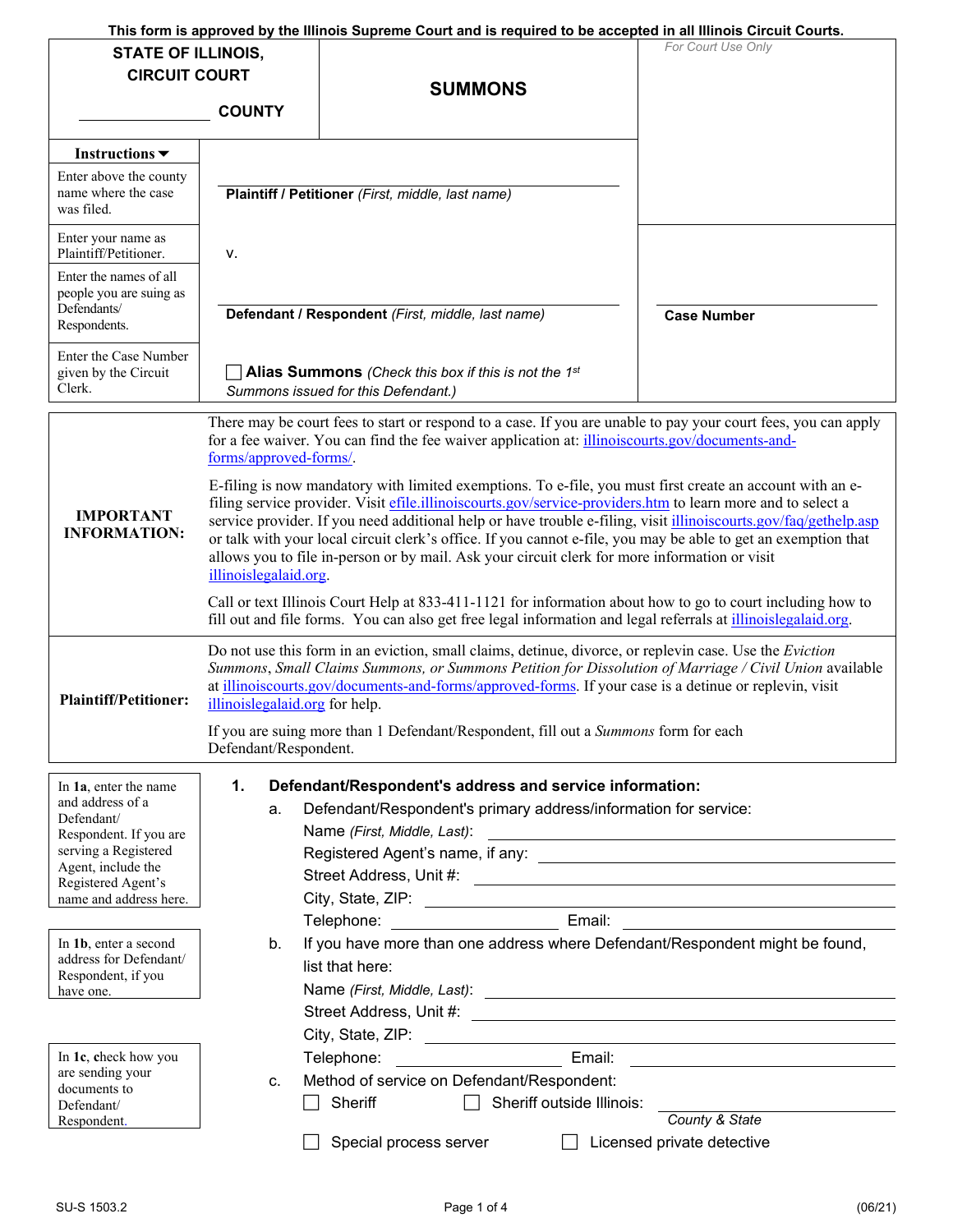Enter the Case Number given by the Circuit Clerk:

| In 2, enter the amount<br>of money owed to you.<br>In 3, enter your<br>complete address,<br>telephone number, and<br>email address, if you<br>have one.                                                                                                                                                                                                                                                                                                                                                                                                                                                                                                                                                                          | 2.<br>Information about the lawsuit:<br>Amount claimed: \$<br>3.<br><b>Contact information for the Plaintiff/Petitioner:</b><br>Telephone: _________________________________ Email: ____________________________                                                                                                                                                                                                                                                                                                                                                                                                                                                                                                                                                                                                                                                                                                                                                                                                                                                                         |  |  |
|----------------------------------------------------------------------------------------------------------------------------------------------------------------------------------------------------------------------------------------------------------------------------------------------------------------------------------------------------------------------------------------------------------------------------------------------------------------------------------------------------------------------------------------------------------------------------------------------------------------------------------------------------------------------------------------------------------------------------------|------------------------------------------------------------------------------------------------------------------------------------------------------------------------------------------------------------------------------------------------------------------------------------------------------------------------------------------------------------------------------------------------------------------------------------------------------------------------------------------------------------------------------------------------------------------------------------------------------------------------------------------------------------------------------------------------------------------------------------------------------------------------------------------------------------------------------------------------------------------------------------------------------------------------------------------------------------------------------------------------------------------------------------------------------------------------------------------|--|--|
|                                                                                                                                                                                                                                                                                                                                                                                                                                                                                                                                                                                                                                                                                                                                  | GETTING COURT DOCUMENTS BY EMAIL: You should use an email account that you do not share with anyone else and that you check<br>every day. If you do not check your email every day, you may miss important information, notice of court dates, or documents from other parties.                                                                                                                                                                                                                                                                                                                                                                                                                                                                                                                                                                                                                                                                                                                                                                                                          |  |  |
| Important<br>information for the<br>person getting this<br>form                                                                                                                                                                                                                                                                                                                                                                                                                                                                                                                                                                                                                                                                  | You have been sued. Read all of the documents attached to this Summons.<br>To participate in the case, you must follow the instructions listed below. If you do not, the court may decide<br>the case without hearing from you and you could lose the case. Appearance and Answer/Response forms can<br>be found at: illinoiscourts.gov/documents-and-forms/approved-forms/.                                                                                                                                                                                                                                                                                                                                                                                                                                                                                                                                                                                                                                                                                                             |  |  |
| Check 4a or 4b. If<br>Defendant/Respondent<br>only needs to file an<br>Appearance and<br>Answer/Response<br>within 30 days, check<br>box 4a. Otherwise, if<br>the clerk gives you a<br>court date, check box<br>4b.<br>In 4a, fill out the<br>address of the court<br>building where the<br>Defendant may file or<br>e-file their<br><i>Appearance</i> and<br>Answer/Response.<br>In 4b, fill out:<br>• The court date and<br>time the clerk gave<br>you.<br>• The courtroom and<br>address of the court<br>building.<br>• The call-in or video<br>information for<br>remote appearances<br>(if applicable).<br>• The clerk's phone<br>number and website.<br>All of this information<br>is available from the<br>Circuit Clerk. | Instructions for person receiving this Summons (Defendant):<br>4.<br>To respond to this Summons, you must file Appearance and Answer/Response<br>a.<br>forms with the court within 30 days after you have been served (not counting the day<br>of service) by e-filing or at:<br>Address:<br><u> Alexandria de la contrada de la contrada de la contrada de la contrada de la contrada de la contrada de la c</u><br>Attend court:<br>b.<br>$\Box$ a.m. $\Box$ p.m. in<br>On:<br>at<br>Date<br>Time<br>Courtroom<br>In-person at:<br><b>Courthouse Address</b><br>City<br><b>State</b><br>ZIP<br><b>OR</b><br>Remotely (You may be able to attend this court date by phone or video conference.<br>This is called a "Remote Appearance"):<br>By telephone:<br>Call-in number for telephone remote appearance<br>By video conference:<br>Video conference website<br>Video conference log-in information (meeting ID, password, etc.)<br>Call the Circuit Clerk at:<br>or visit their website<br>Circuit Clerk's phone number<br>to find out more about how to do this.<br>at:<br>Website |  |  |
| STOP!<br>The Circuit Clerk will                                                                                                                                                                                                                                                                                                                                                                                                                                                                                                                                                                                                                                                                                                  | Seal of Court<br><b>Witness this Date:</b>                                                                                                                                                                                                                                                                                                                                                                                                                                                                                                                                                                                                                                                                                                                                                                                                                                                                                                                                                                                                                                               |  |  |
| fill in this section.                                                                                                                                                                                                                                                                                                                                                                                                                                                                                                                                                                                                                                                                                                            | <b>Clerk of the Court:</b>                                                                                                                                                                                                                                                                                                                                                                                                                                                                                                                                                                                                                                                                                                                                                                                                                                                                                                                                                                                                                                                               |  |  |
| <b>STOP!</b><br>The officer or process<br>server will fill in the<br>Date of Service.                                                                                                                                                                                                                                                                                                                                                                                                                                                                                                                                                                                                                                            | This Summons must be served within 30 days of the witness date.                                                                                                                                                                                                                                                                                                                                                                                                                                                                                                                                                                                                                                                                                                                                                                                                                                                                                                                                                                                                                          |  |  |
|                                                                                                                                                                                                                                                                                                                                                                                                                                                                                                                                                                                                                                                                                                                                  | Date of Service:<br>(Date to be entered by an officer or process server on the copy of this Summons left                                                                                                                                                                                                                                                                                                                                                                                                                                                                                                                                                                                                                                                                                                                                                                                                                                                                                                                                                                                 |  |  |

*with the Defendant or other person.)*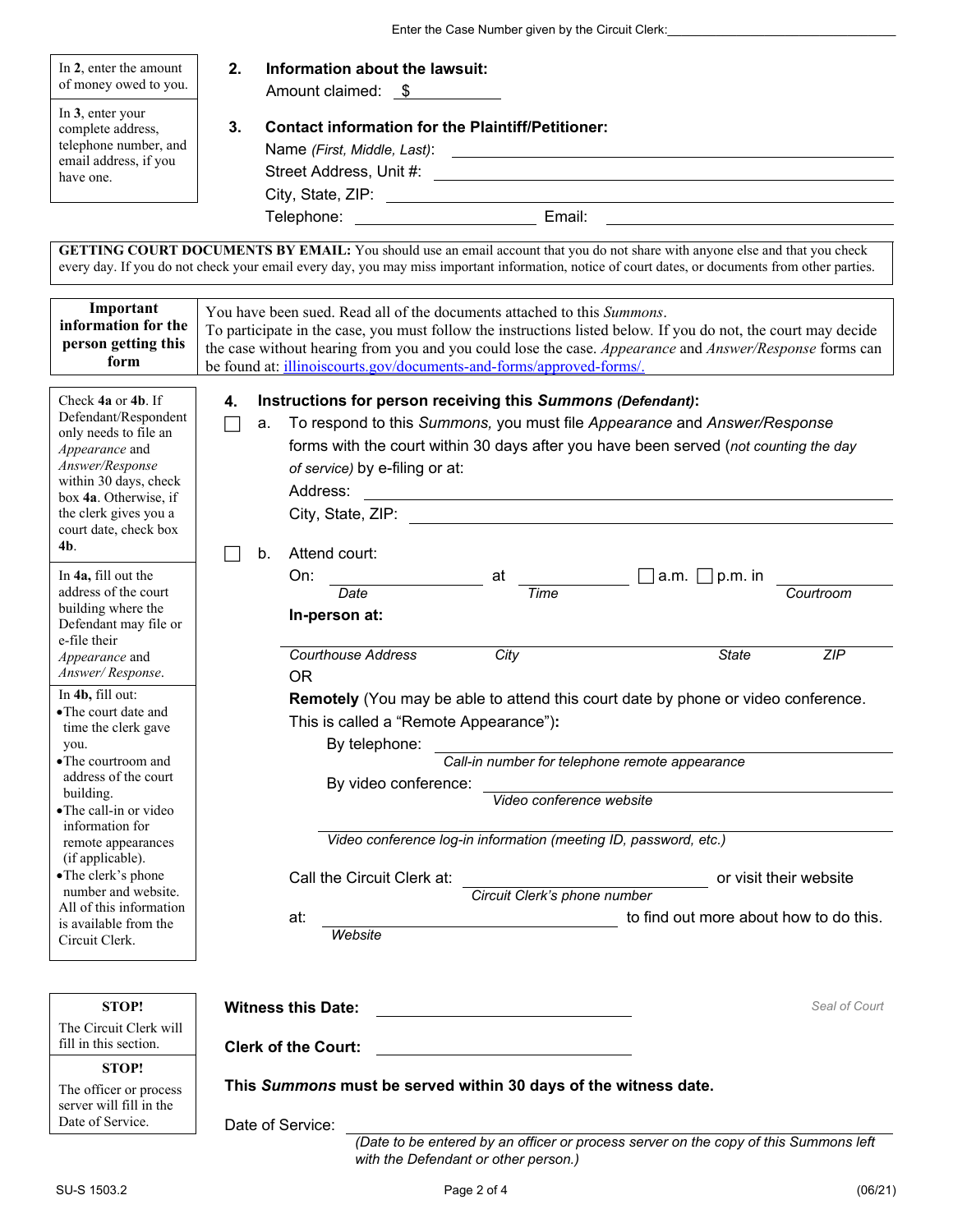|                                                                                  |                                                           | This form is approved by the Illinois Supreme Court and is required to be accepted in all Illinois Circuit Courts.       |                          |
|----------------------------------------------------------------------------------|-----------------------------------------------------------|--------------------------------------------------------------------------------------------------------------------------|--------------------------|
| <b>STATE OF ILLINOIS,</b><br><b>CIRCUIT COURT</b>                                | <b>COUNTY</b>                                             | <b>PROOF OF SERVICE OF</b><br><b>SUMMONS AND</b><br><b>COMPLAINT/PETITION</b>                                            | For Court Use Only       |
|                                                                                  |                                                           |                                                                                                                          |                          |
| <b>Instructions</b>                                                              |                                                           |                                                                                                                          |                          |
| Enter above the                                                                  |                                                           |                                                                                                                          |                          |
| county name where<br>the case was filed.                                         |                                                           | Plaintiff / Petitioner (First, middle, last name)                                                                        |                          |
| Enter your name as<br>Plaintiff/Petitioner.                                      |                                                           |                                                                                                                          |                          |
| Enter the names of all<br>people you are suing<br>as Defendants/<br>Respondents. | ν.                                                        |                                                                                                                          |                          |
|                                                                                  |                                                           | Defendant / Respondent (First, middle, last name)                                                                        |                          |
| Enter the Case<br>Number given by the<br>Circuit Clerk.                          |                                                           | $\Box$ Alias Summons (Check this box if this is not the 1st<br>Summons issued for this Defendant.)                       | <b>Case Number</b>       |
|                                                                                  |                                                           | ** Stop. Do not complete the form. The sheriff or special process server will fill in the form. **                       |                          |
| My name is                                                                       |                                                           | and I state                                                                                                              |                          |
|                                                                                  | First, Middle, Last                                       |                                                                                                                          |                          |
|                                                                                  |                                                           | □ I served the Summons and Complaint/Petition on the Defendant/Respondent                                                |                          |
| First, Middle, Last                                                              |                                                           |                                                                                                                          | as follows:              |
|                                                                                  |                                                           |                                                                                                                          |                          |
|                                                                                  |                                                           | Personally on the Defendant/Respondent:                                                                                  |                          |
| Male                                                                             | $\Box$ Female $\Box$                                      |                                                                                                                          | Race: <b>Race: Race:</b> |
|                                                                                  |                                                           | On this date: <u>___________________</u> at this time: ____________<br>$\vert \ \ \vert$                                 | a.m.<br> p.m.            |
|                                                                                  |                                                           |                                                                                                                          |                          |
|                                                                                  |                                                           |                                                                                                                          |                          |
|                                                                                  | member or lives there:                                    | On someone else at the Defendant/Respondent's home who is at least 13 years old and is a family                          |                          |
|                                                                                  |                                                           | On this date: $\frac{1}{\sqrt{2\pi}}$ at this time: $\frac{1}{\sqrt{2\pi}}$ a.m. $\frac{1}{\sqrt{2}}$ p.m.               |                          |
|                                                                                  |                                                           |                                                                                                                          |                          |
|                                                                                  |                                                           |                                                                                                                          |                          |
|                                                                                  | And left it with: ______                                  |                                                                                                                          |                          |
|                                                                                  |                                                           | First, Middle, Last                                                                                                      |                          |
|                                                                                  |                                                           | Male Female Non-Binary Approx. Age:<br>and by sending a copy to this defendant in a postage-paid, sealed envelope to the | Race: _________________  |
|                                                                                  |                                                           | above address on $\qquad \qquad \overline{\qquad}$ , 20 $\qquad \qquad$ .                                                |                          |
|                                                                                  |                                                           |                                                                                                                          |                          |
|                                                                                  |                                                           | First, Middle, Last                                                                                                      |                          |
| Male                                                                             |                                                           | Female Non-Binary Approx. Age: Non-Binary Approx. Age:                                                                   | Race: _____________      |
|                                                                                  |                                                           |                                                                                                                          | $ a.m. $   $ p.m. $      |
|                                                                                  |                                                           |                                                                                                                          |                          |
|                                                                                  | City, State, ZIP: William State of The City, State, 2014. |                                                                                                                          |                          |